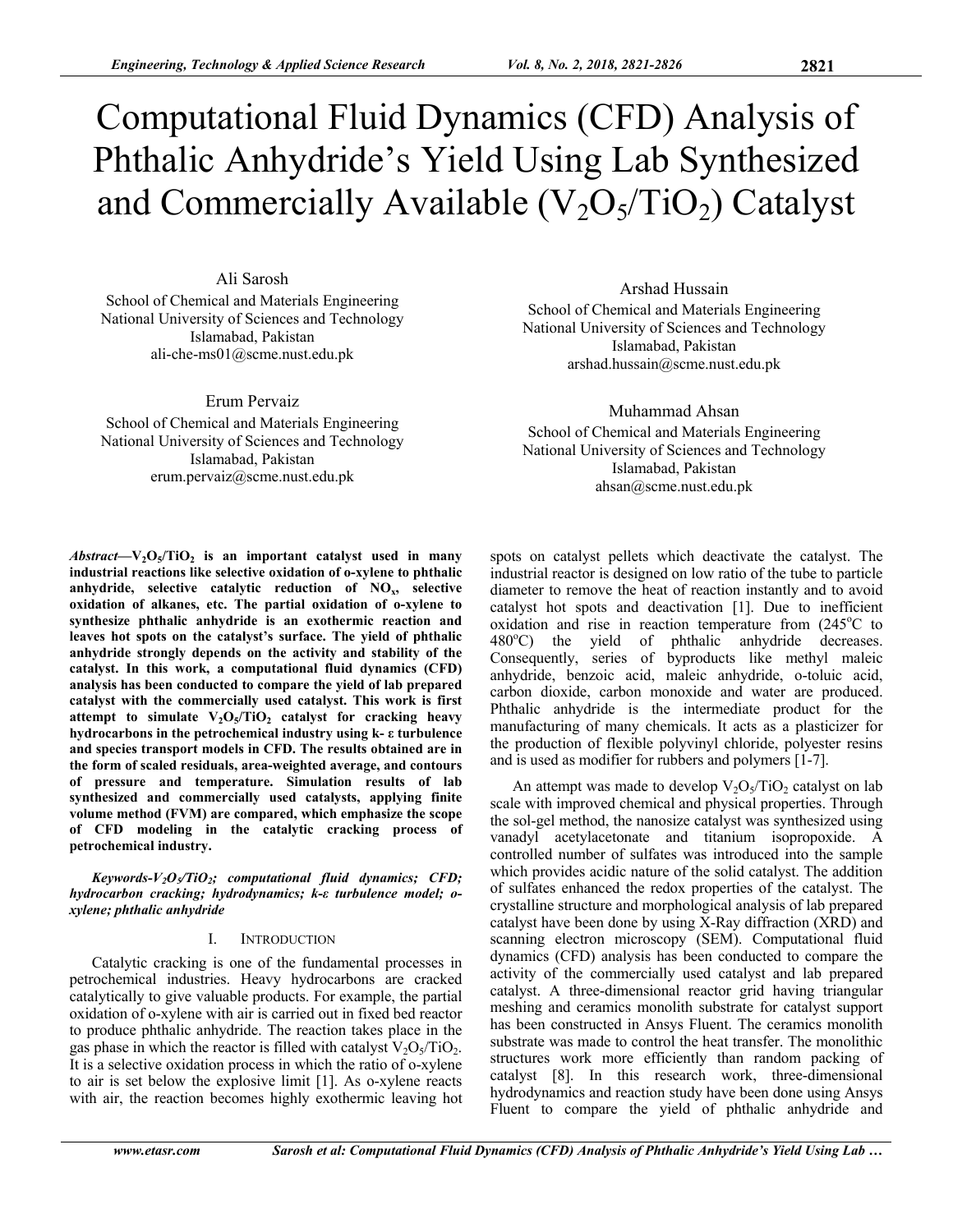convergence of reactants. Through reactor grids, comprehensive study of species transport, reaction mechanism, and hydrodynamics in term of scaled residuals, static pressure, static temperature, and area weighted average, has been conducted. The simulation results showed complete conversion of o-xylene to phthalic anhydride, without any byproduct formation. The temperature profile and hydrodynamics in the reactor are evaluated by applying industrial conditions. To our knowledge, this is the first attempt to model heavy hydrocarbon cracking in the presence of  $V_2O_5/TiO_2$  using CFD with Finite Volume Method (FVM) by implemented suitable governing equations and boundary conditions.

#### II. CFD MODELING

CFD helps to design, model, and analyze industrial applications. Simulation of ceramics monolith substrate reactor has been conducted to study the partial oxidation of o-xylene with air to produce phthalic anhydride. This research may be considered as a meager contribution to better understanding of the interaction between gas phase reactants in the presence of a catalyst. The objectives of this CFD modeling are 1) to compare the yield of phthalic anhydride obtained from commercially used catalyst and lab prepared catalyst, 2) to understand reaction chemistry and heat transport in the reactor, 3) to optimize operating conditions of the reactor to maximize the yield of phthalic anhydride [9].

#### *A. Turbulance Model*

The model equations for k and  $ε$  in realizable k- $ε$  model have already been presented in [10-12]

$$
\frac{\partial}{\partial t}(\rho k) + \frac{\partial}{\partial x_j}(\rho k u_j) = \frac{\partial}{\partial x_j} [(\mu + \frac{\mu_t}{\sigma_k}) \frac{\partial k}{\partial x_j}] + G_k + G_b - \rho \varepsilon - Y_M + S_k \quad (1)
$$
\nand

$$
\frac{\partial}{\partial t}(\rho\epsilon) + \frac{\partial}{\partial x_j}(\rho\epsilon u_j) = \frac{\partial}{\partial x_j} [(\mu + \frac{\mu}{\sigma_{\varepsilon}}) \frac{\partial \epsilon}{\partial x_j}] + \rho C_i S_{\varepsilon} - \rho C_j \frac{\epsilon^2}{k + \sqrt{k\epsilon}} + C_{1\varepsilon} \frac{\epsilon}{k} C_{3\varepsilon} G_{\varepsilon} + S_{\varepsilon} (2)
$$

Where

$$
C_1 = \max[0.43, \frac{\eta}{\eta + 5}], \ \ \eta = S\frac{k}{\varepsilon}, \ S = \sqrt{2S_{ij}S_{ij}} \ \ (3)
$$

As in other k-ε models, the eddy viscosity is computed from

$$
\mu_t = \rho C_\mu \frac{k^2}{\varepsilon} \qquad (4)
$$

The difference between the realizable k-ε model and the standard RNG k- $\varepsilon$  models is that  $C_\mu$  is no longer a constant. It is computed from

$$
C_{\mu} = \frac{1}{A_o + A_s \frac{kU^*}{\varepsilon}} \qquad (5)
$$

where

$$
U^* = \sqrt{S_{ij}S_{ij} + \Omega_{ij}\Omega_{ij}} \qquad (6)
$$

and

$$
\tilde{\Omega}_{ij} = \Omega_{ij} - 2\varepsilon_{ijk}\omega_k \qquad (7)
$$

$$
\Omega_{ij} = \overline{\Omega}_{ij} - \varepsilon_{ijk}\omega_k \qquad (8)
$$

Here,  $\Omega_{ij}$  is the mean rate-of-rotation tensor viewed in a rotating reference frame with the angular velocity  $\omega_{\mathbf{k}}$ . The model constants  $A_0$  and  $A_s$  are given by

$$
A_o = 4.04, \quad A_s = \sqrt{6} \cos \varphi \quad (9)
$$

where

$$
\varphi = \frac{1}{3}\cos^{-1}(\sqrt{6}W), \ W = \frac{S_{ij}S_{jk}S_{ki}}{\tilde{S}^3}, \ \tilde{S} = \sqrt{S_{ij}S_{ij}}, \ S_{ij} = \frac{1}{2}(\frac{\partial u_j}{\partial x_i} + \frac{\partial u_i}{\partial x_j}) \ (10)
$$

# *B. Species Transport Model*

A particle undergoing an exothermic reaction in the gas phase is shown schematically in Figure 1 where  $T_p$  and  $T_\infty$  are the temperatures while  $C_{d,b}$ ,  $C_{d,s}$ , and  $C_k$  are the concentrations [12-18]. Ansys Fluent uses the following equation to describe the rate of reaction *r* of a particle surface species *j* and the gas phase species *ɳ*. The reaction stoichiometry of reaction *r*, in this case, is described by

Particle species  $j(s)$  + gas phase species  $\eta \rightarrow$  products  $N_r$ 

$$
\overline{R}_{j,r} = A_p \eta_r Y_j R_{j,r} \quad (11)
$$

The effectiveness factor  $\eta_r$  is related to the surface area and can be used in each reaction in the case of multiple reactions.  $D_{o,r}$  is given by

$$
D_{o,r} = C_{1,r} \frac{\left[T_p + T_{\infty} / 2\right]^{0.75}}{d_p} \quad (12)
$$

The kinetic rate of reaction r is defined as

$$
R_{kin,r}=A_rT^{\beta_r}e^{-(E_r/RT)}\quad(14)
$$

The rate of depletion of particle surface species for the reaction order  $N_r = 1$  is given as,

$$
\overline{R}_{j,r} = A_p \eta_r Y_j p_n \frac{R_{kin,r} D_{o,t}}{D_{o,r} + R_{kin,r}} \qquad (15)
$$

For reaction order  $N_r = 0$ , equation (15) gives (11)



Fig. 1. A reacting particle in the multiple surface reactions model [12]

The model equations required two important characteristics of the catalyst: 1) inertial resistance 2) viscous resistance. The inertial resistance of a catalyst is the built-in inertia which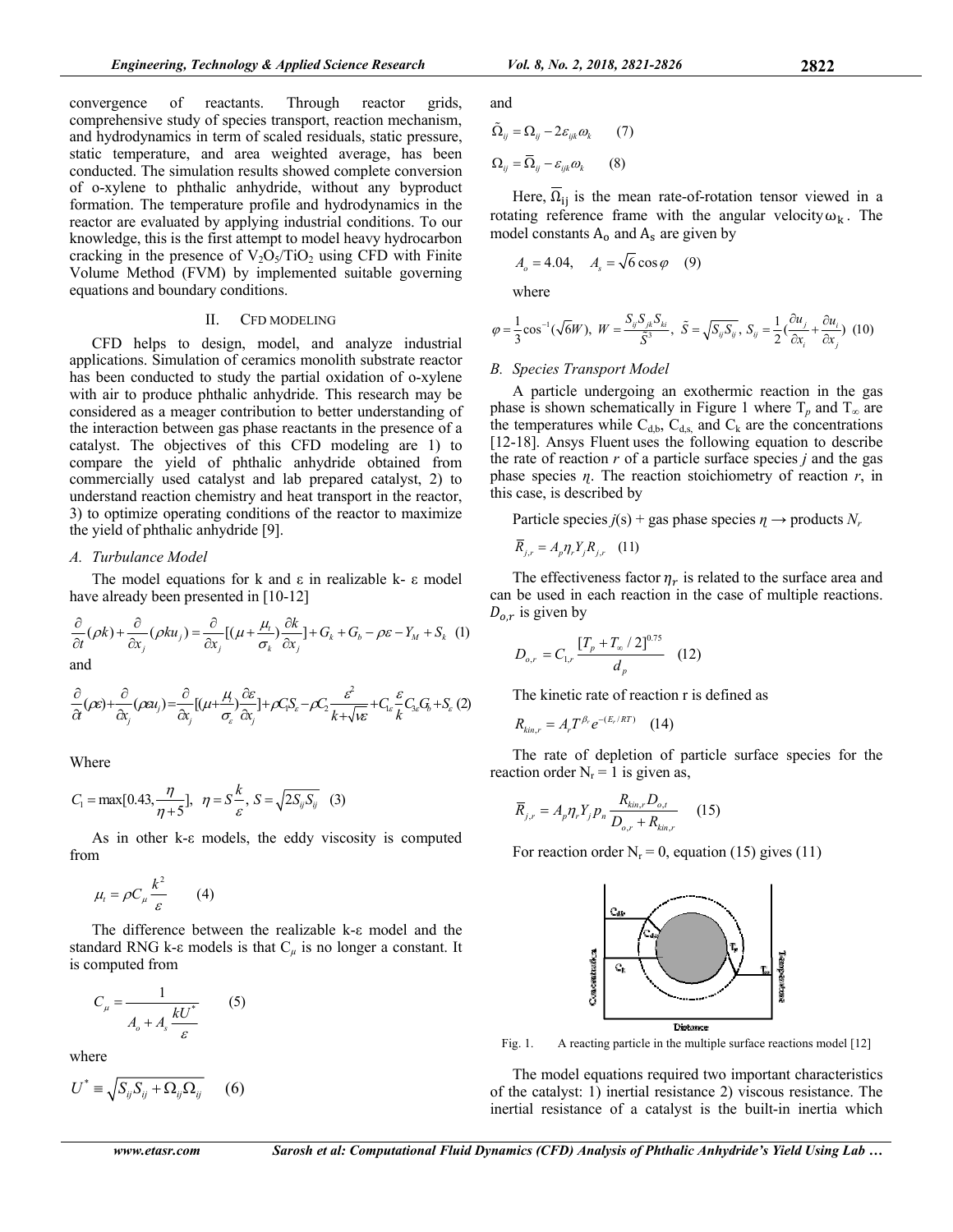enables the catalyst to enhance the rate of reactants convergence into products but never gets consumed in a chemical reaction. It is observed that if a nanoscale catalyst is used in the reaction, the convergence of o-xylene to phthalic anhydride is increased.

# *C. Boundary Conditions*

Gambit<sup>TM</sup> pre-processor is used to construct the 3D geometry of the system. The geometry of ceramic monolith substrate has been discretized using 125772 cells, 271496 faces, and 33608 nodes. Grid size analysis has been carried out using three different mesh intervals. The simulation results from different geometries did not show any significant difference. Triangular grids are used in the geometry of fixed bed reactor as shown in Figures 2 and 3. The geometry dimensions are  $x=0.31m$ ,  $y=0.128m$ ,  $z=0.028m$ . O-xylene and air entered with a uniform velocity of 50m/s, pass through a ceramic monolith substrate of square-shaped channels and then exit through the outlet. The substrate is impermeable in Y and Z directions, which has been modeled by specifying loss coefficients three orders higher than in X direction. The properties of species, gases, and catalyst bed are mentioned in Tables I and II.





Fig. 3. Grids of fixed bed reactor

| TABLE I. | PROPERTIES OF SPECIES [19] |  |
|----------|----------------------------|--|
|----------|----------------------------|--|

| <b>Reaction Type</b>        | <b>Surface of catalyst</b> |  |
|-----------------------------|----------------------------|--|
| Number of Reactants         |                            |  |
| Species                     | $C_8H_{10}$ , $O_2$        |  |
| Stoichiometric Coefficient  | 1, 3                       |  |
| Rate Exponent               | 1, 0.5                     |  |
| Arrhenius Rate              | $27000$ J/Kg mole          |  |
| Pre-Exponential Factor      | $4.12\times10^{11}$        |  |
| Number of products          |                            |  |
| Species                     | $C_8H_4O_3$ , $H_2O$       |  |
| Stoichiometric Co-efficient | 1, 3                       |  |
| Rate Exponent               | 0.0                        |  |

| TABLE II. | PROPERTIES OF REACTANTS, PRODUCTS AND |
|-----------|---------------------------------------|
|           | CATALYSTS <sup>[22]</sup>             |

| <b>Properties</b><br>(Units)                  | $J$ -xylene | Phthalic<br>Anhydride | Industrial<br>Catalyst | Lab<br>Synthesized<br>Catalyst |
|-----------------------------------------------|-------------|-----------------------|------------------------|--------------------------------|
| Density $(Kg/m^3)$                            | 880         | 1530                  | 5067                   | 5067                           |
| Temp. $(K)$                                   | 298.15      | 367                   | 630                    | 780                            |
| $Cp$ (J/Kg.K)                                 | 132.5       | 160                   | 721.89                 | 721.89                         |
| Thermal<br>Conductivity<br>(W/m.K)            | 0.131       | Kinetic<br>Theory     | 46.3                   | 46.3                           |
| Viscosity ( $Kg/m.s$ )                        | 0.760       | 0.00064               | Kinetic<br>Theory      | Kinetic<br>Theory              |
| Molecular<br>Weight<br>(Kg/Kmole)             | 106.16      | 148                   | 281.9                  | 261.6                          |
| <b>Standard State</b><br>Enthalpy<br>(J/mole) | 19000       | $-3259.4$             | $-880$                 | $-880$                         |

# *D. Assumptions*

1) The ideal gas law is assumed to hold while calculating the pressure-velocity variations on account of convergence and molar expansion due to heavy hydrocarbon cracking and gas phase temperature [20]. 2) Catalyst particles are fixed as a cluster of a bed to account for the observed velocity of the gas [20]. 3) Mass and heat resistance are assumed as negligible Assuming plug flow conditions for both phases hence back mixing of multi-phases is neglected [20-21].

# *E. Simulation Setup*

Ansys Fluent worked for 100 iterations on an Intel Core i5 CPU with the 32-bit operating system and 4GB RAM. The simulation steps are shown in Figure 4. Ansys Fluent shows remarkable convergence while solving problems. There is no rule to predict convergence because scaled residue for one type of model doesn't mean it's same for another. Therefore, it is important to examine and monitor the results through Drag's law and heat transfer coefficient. For all equations, the criteria of scaled residue must decrease to  $10^{-3}$  except for radiations, energy and combustion reactions which are  $10^{-6}$ . For this work, scaled residuals decrease for both lab catalyst and commercial catalyst up to  $10^{-6}$  [12].

### III. RESULTS AND DISCUSSION

Simulations of lab prepared catalyst and commercial catalyst in the fixed bed reactor were run for 2 hours. Constant catalytic performance was observed because of strong adhesion of lab  $V_2O_5/TiO_2$  particles on monolith ceramics substrate. Lab synthesized  $V_2O_5/TiO_2$  (anatase) indicated the stability in catalytic behavior after the reaction. The lab catalyst showed significantly higher conversion of o-xylene to phthalic anhydride due to better catalyst activity as shown in Figure 5. The comparison of the convergence of o-xylene for lab catalyst and commercially used catalyst is shown in Figures 5-6. The lower selectivity of phthalic anhydride in the case of commercial catalyst is due to lower surface area of the catalyst which leads to the formation of intermediates and byproducts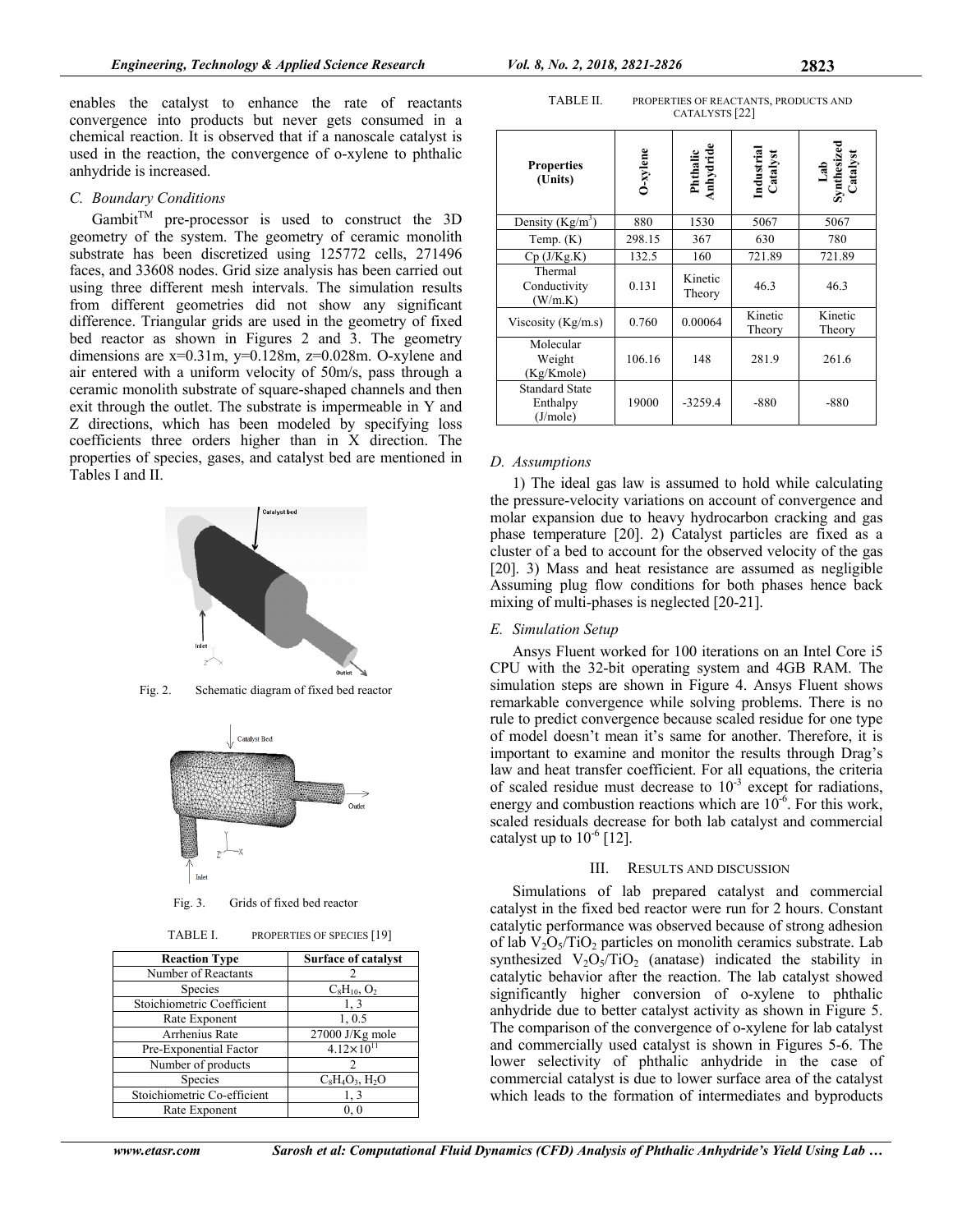like  $CO<sub>x</sub>$ . The percentage yield of commercial catalyst and labprepared catalyst has been calculated as 66.7% and 80% respectively. Table III shows the yield comparison among other models and the results obtained in this work. It is seen that maximum yield of phthalic anhydride can be achieved through lab synthesized catalyst.



Fig. 4. Block diagram of simulation steps

TABLE III. THE YIELDS OF PHTHALIC ANHYDRIDE (PA) COMPARISON CALCULATED FROM THIS MODEL WITH OTHER MODELS AND INDUSTRY DATA [1, 13].

| <b>Comparison 1</b>      | <b>Yield of PA</b><br>(This work) | <b>Yield of PA</b><br>[13] | Error    |
|--------------------------|-----------------------------------|----------------------------|----------|
| Commercial<br>Catalyst   | 66.7%                             | 67 %                       | $0.44\%$ |
| Lab prepared<br>Catalyst | 80 %                              |                            | 19.40 %  |
| <b>Comparison 2</b>      |                                   | Yield of PA [1]            |          |
| Commercial<br>Catalyst   | 66.7%                             | 79.5%<br>(With Industrial  | 16.10%   |
| Lab prepared<br>Catalyst | 80 %                              | Values)                    | $0.62\%$ |
| <b>Comparison 3</b>      |                                   | Yield of PA [1]            |          |
| Commercial<br>Catalyst   | 66.7%                             | $80.6\%$<br>(Under         | 17.24 %  |
| Lab prepared<br>Catalyst | 80 %                              | optimum<br>conditions)     | 0.74%    |

This work also predicts the temperature and conversion profiles in case of lab prepared and commercially used catalysts. For combustion reactions, energy and heavy hydrocarbon cracking scaled residuals must reach to  $10^{-6}$ . Figures 5 and 6 show the rate of conversion from o-xylene to phthalic anhydride, in which equation of continuity, species transport model, and turbulence model was applied. Threedimensional velocity profile of catalysts, energy and thermal conductivity were calculated. Both commercial and labprepared catalysts showed  $10^{-6}$  convergence in 2hrs with 90 and 100 iterations respectively. The lab prepared catalyst showed a sudden drop when it reached 80 iterations in residuals which may be because of composition change [10]. The temperature and concentration were recorded at every point of the reactor. It helped in determining the optimum operating conditions to avoid deactivation of catalyst and side reactions. The temperature profile was obtained with time by solving the model equations.



Fig. 6. Scaled residuals of lab prepared catalyst

In Figures 7-8, the contours show the temperature regimes of both commercially used and lab-prepared catalysts in radial and axial directions. Due to the highly exothermic reaction, heat dispersion has been observed in the radial direction, which may be attributed to radiation from solid to solid, from gas to solids or to a combination of both mechanisms. Unlike the commercially used catalyst, the lab prepared nanoscale  $V_2O_5/TiO_2$  showed remarkably better temperature profiles. The temperature profile of lab prepared catalyst showed constant increment while the change in commercial catalyst varies. The results of lab synthesized nanocatalyst showed the best reaction temperature profile in order to get maximum yield of phthalic anhydride. Due to low activity of the commercial catalyst, the reaction temperature reached the upper limit, as a result of which hot spots were formed on the catalyst surface which caused the deactivation of the commercial catalyst. Furthermore, high catalytic temperature makes the small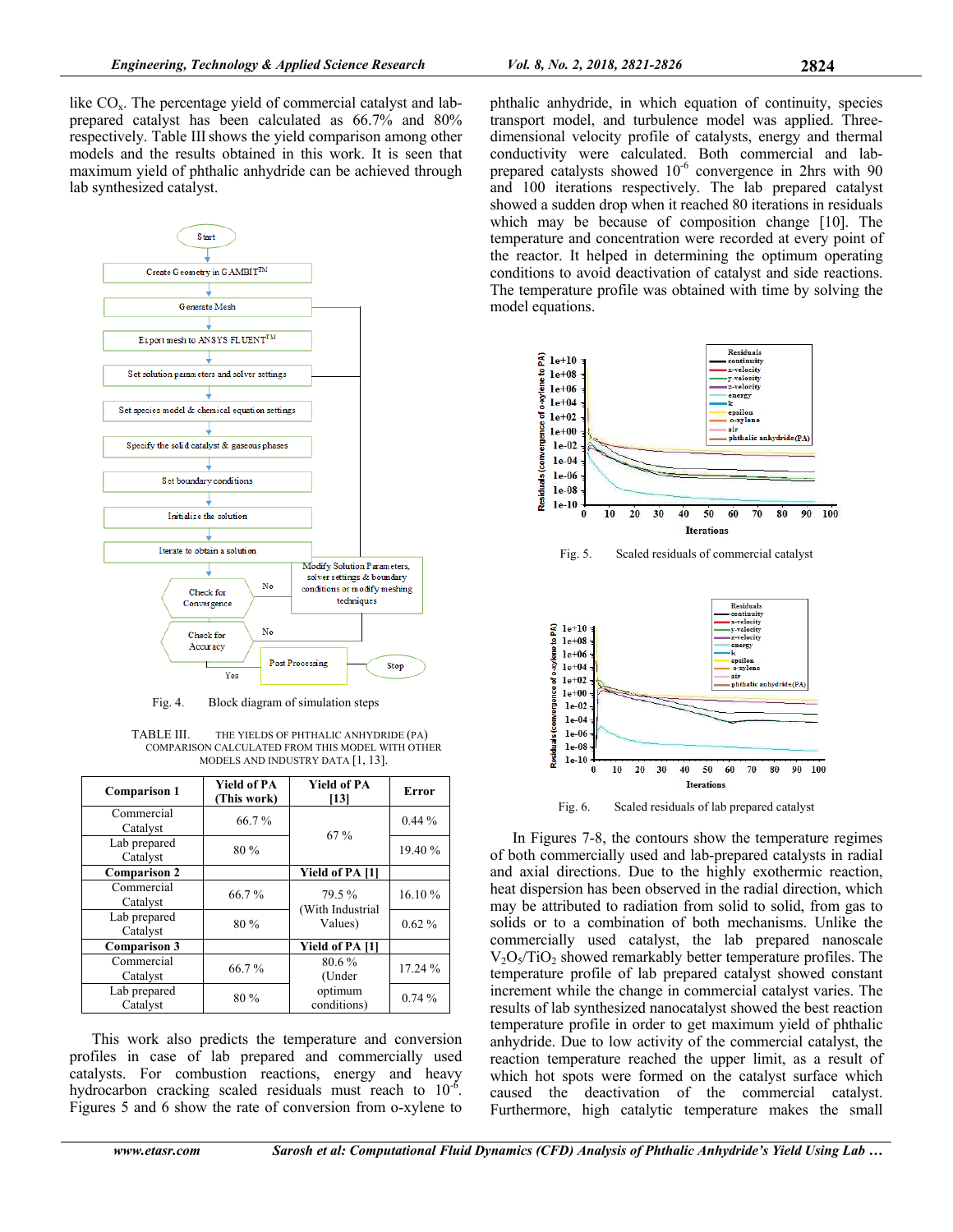crystallites of active phase to agglomerate, generally termed as thermal sintering. The difference in the results of both catalysts may be linked to variations in size, catalyst shape and the bed porosity of. The porosity of bed effects the rate of turbulence which leads to variations in heat transport [2, 18, 23].



Fig. 7. Temperature contours of commercial catalyst (K)



Fig. 8. Temperature contours of lab prepared catalyst (K)

The CFD modeling done in this work provided point to point temperature and conversion by specifying the following conditions: a) inlet and outlet temperatures b) inlet composition of feed gas c) reactor surface temperature d) gas mass flow rate e) reactor size f) type of reaction g) size of catalyst [10, 11]. The study of this type of reactor and reaction system is highly sensitive to even a small variation in temperature, which can directly affect the concentrations of the reactants and inlet gas temperature. Pressure-velocity coupling model was used to find the inlet pressure of gases for fixed bed reactor. Two-phase flow regions require averaging of the fluid properties. These properties can lead to large errors due to the difference in magnitude order. An area-weighted average can lead to a significant improvement in the result quality and indicates suitable reaction mechanism and conditions. In the case of a micron-sized (commercially used) catalyst, high static pressure and high temperature are required to produce phthalic anhydride. An area-weighted average of the static pressure of commercially used and lab-prepared catalysts is shown in Figures 9 and10 respectively. The results of commercial catalyst showed that it requires high pressure to achieve reaction condition. At 260KPa the reaction starts which requires high energy. The lab prepared catalyst having nano particle size (strong adhesion with ceramics monolith substrate) showed remarkably controlled pressure conditions. The

difference in particle size has a noticeable influence on the convergence values in Figures 9-10.



Fig. 9. Convergence history of pressure of commercial catalyst



Fig. 10. Convergence history of pressure of lab prepared catalyst

# IV. CONCLUSION

A CFD analysis has been done for nanoscale and commercially available  $V_2O_5/TiO_2$  catalyst for the partial oxidation of o-xylene to phthalic anhydride. A threedimensional multiphase flow reaction model for fixed bed reactor was developed by using finite-volume method solver, Ansys Fluent. Scaled residuals, temperature profile, contours of pressure and area weighted average are predicted by applying species transport and k-ε turbulence models. In this work, CFD simulations have been performed to predict the conversion of o-xylene to phthalic anhydride using  $V_2O_5/TiO_2$  as a catalyst. The results of lab prepared catalyst showed better catalyst activity compared to the commercially used catalyst. FVM efficiently solved many model equations both for solid and gas phases. The nanoscale lab prepared catalyst showed better temperature profiles which favors the increase in catalyst's life and phthalic anhydride's yield. The proposed model is applicable for different simulation studies of fixed bed reactor.

#### **REFERENCES**

- [1] A.I. Anastasov, "Deactivation of an industrial V2O5–TiO2 catalyst for oxidation of o-xylene into phthalic anhydride", Chemical Engineering and Processing: Process Intensification, Vol. 42, No. 6, pp. 449-460, 2003
- [2] H. Zhao, S. Bennici, J. Shen, A. Auroux, "The influence of the preparation method on the structural, acidic and redox properties of V2O5–TiO2/SO4 2− catalysts", Applied Catalysis A: General, Vol. 356, No. 2, pp. 121-128, 2009
- [3] M. P. Gimeno, J. Gascon, C. Tellez, J. Herguido, M. Menendez, "Selective oxidation of o-xylene to phthalic anhydride over V2O5/TiO2: kinetic study in a fluidized bed reactor", Chemical Engineering and